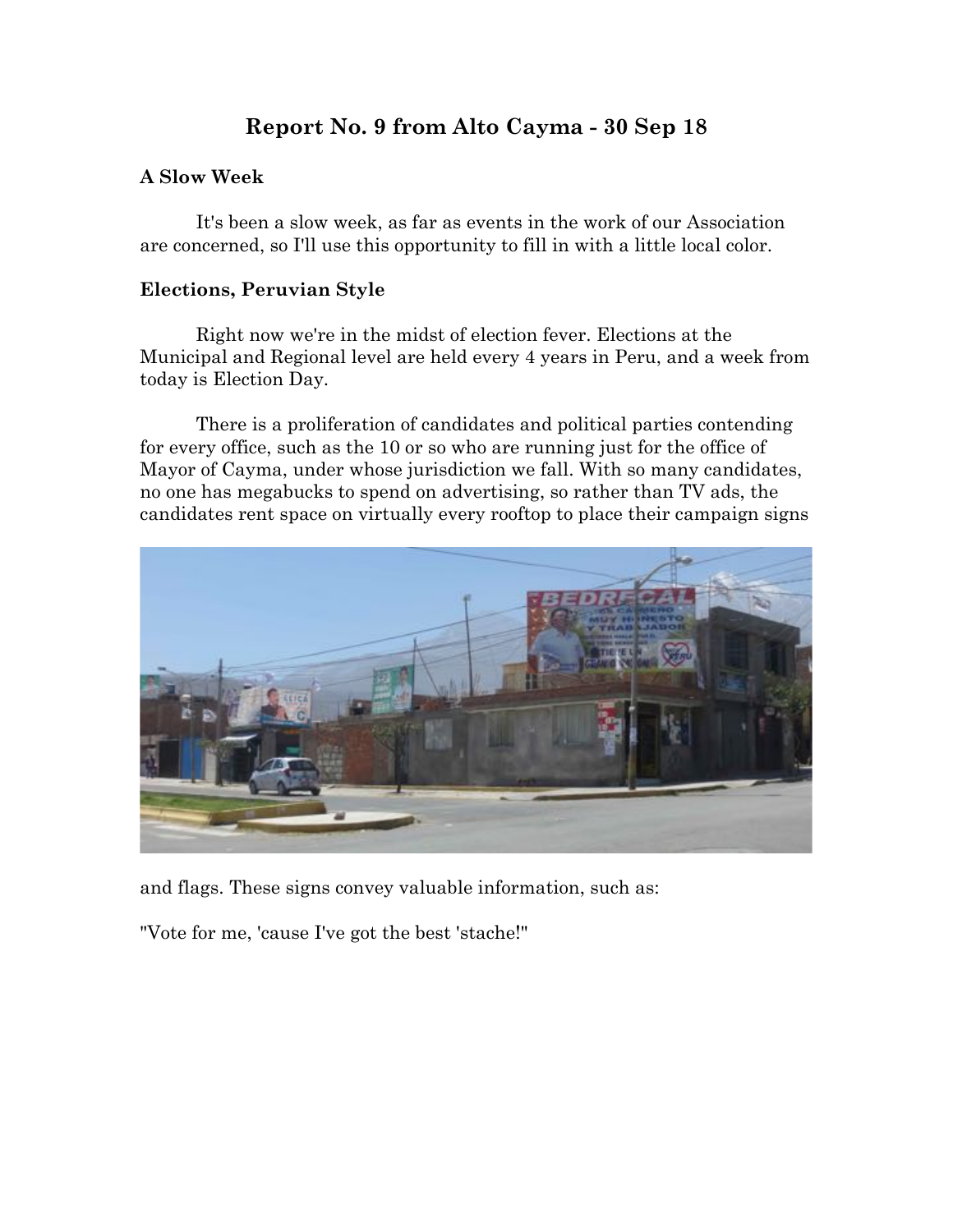

or, "Vote for me, 'cause I've got the funkiest threads!"



Apparently even Ted Cruz is hedging his bets by running for office in Arequipa, in case the citizens of Texas don't re-elect him to the U.S. Senate.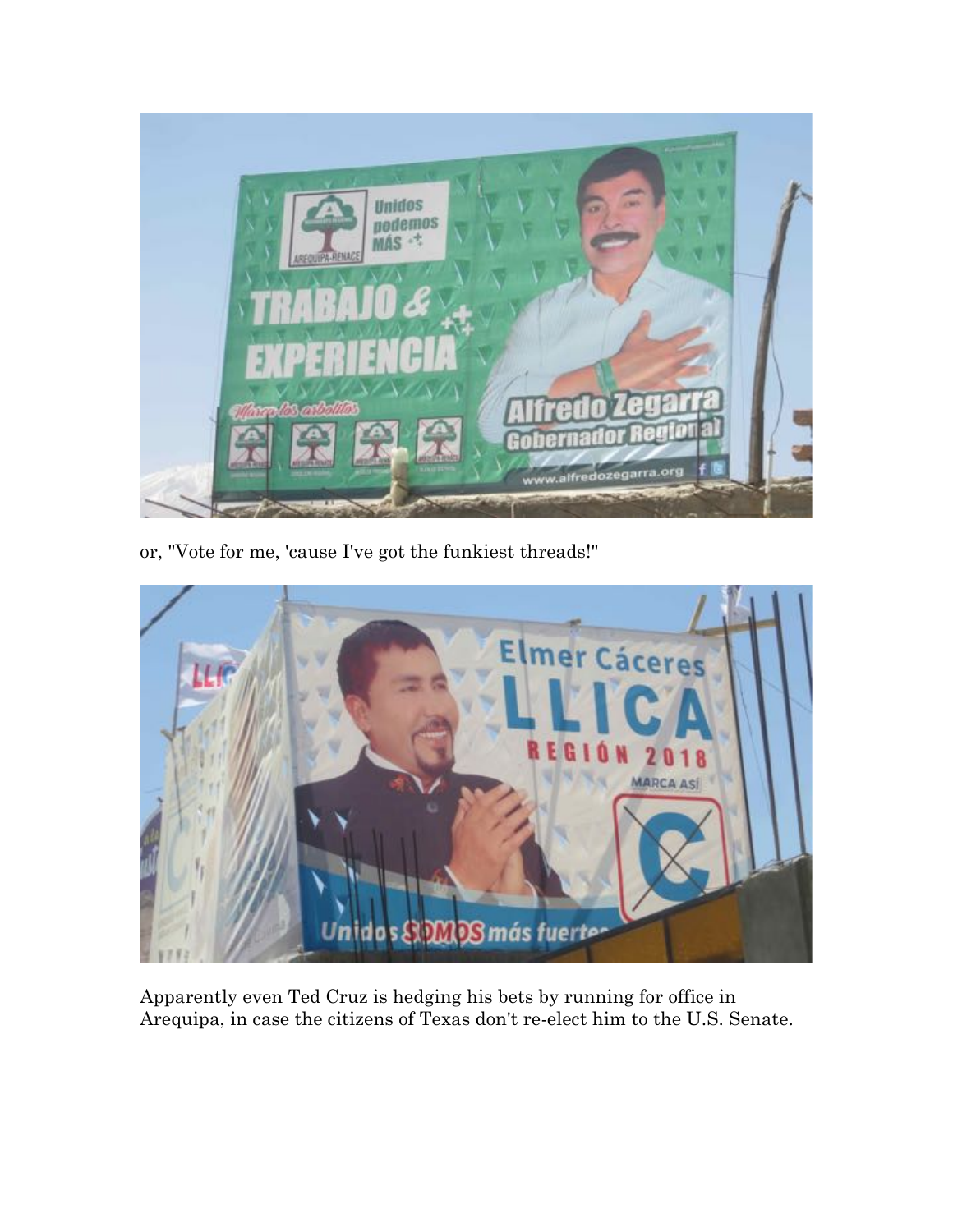

Each party has its own symbol (like our elephant and donkey), which is very important, because on the ballot in Peru, the party symbol appears beside the name of each candidate, and one votes for the candidate by putting an "X" over the symbol beside his or her name. Voting is mandatory in Peru,

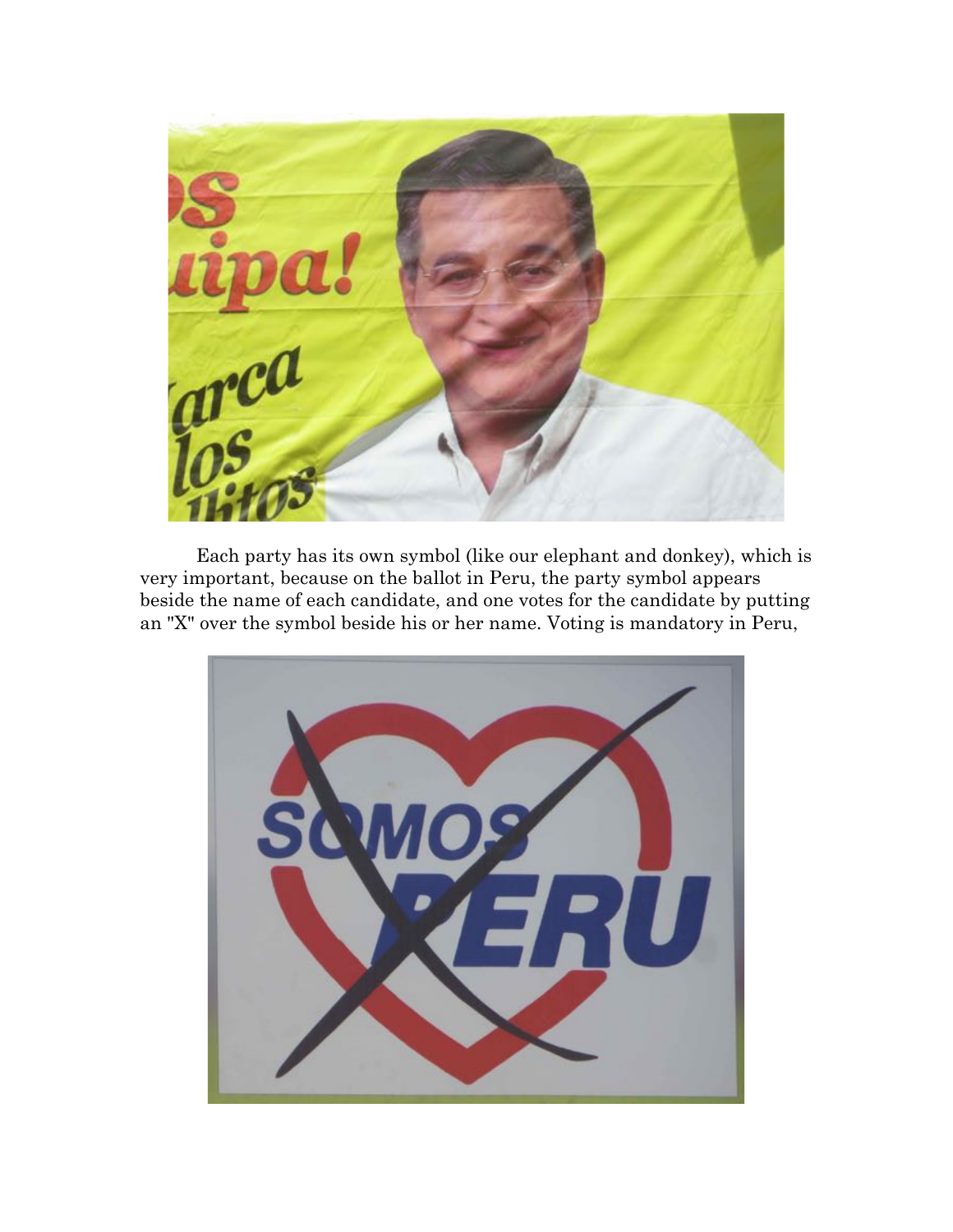and this system enables even the illiterate voters to vote for the party of their choice.

The symbol each party selects is intended to convey something about them. For example, the lightbulb represents better ideas.



The tree represents growth and prosperity.

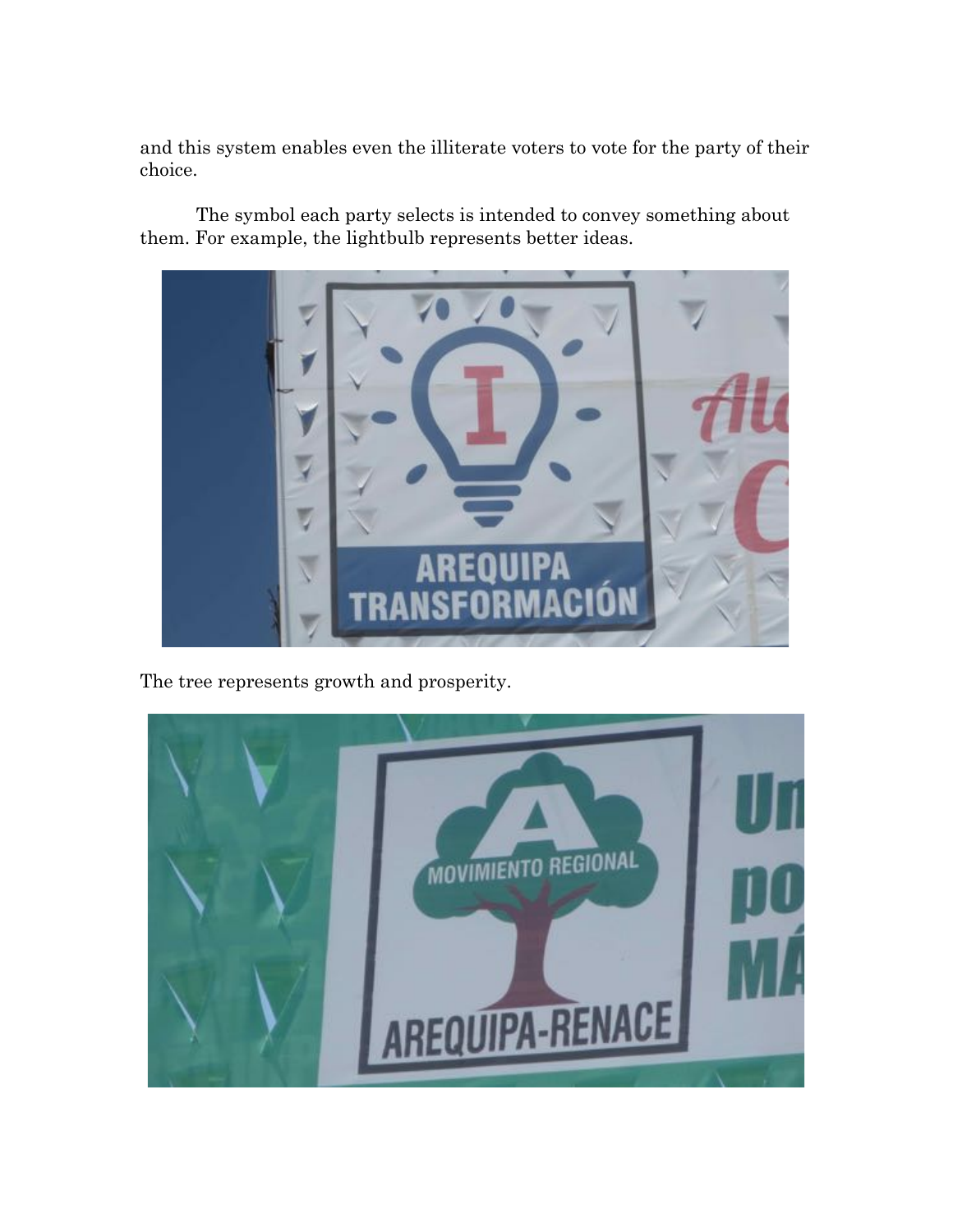



This party presumably concerns itself with the welfare of mothers and children.



And this party stands for..........baby chicks kicking soccer balls?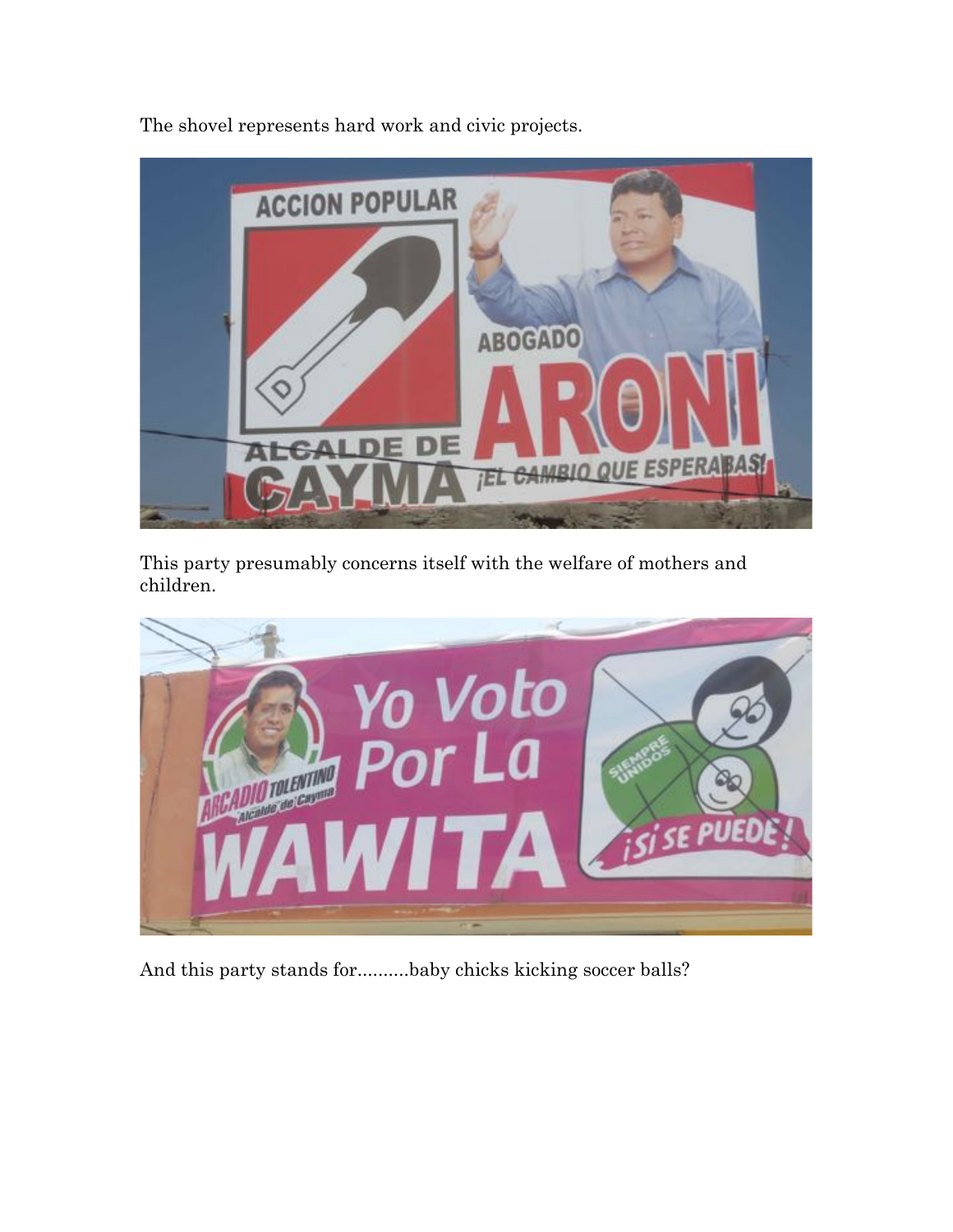

Whatever the symbolism, Juan Carlos Linares, the candidate for Mayor of Cayma from the baby chick party, has a huge supporter and tireless campaigner in the person of Jesús, our builder. When we asked him why



he supports Linares, Jesús cited Linares' honesty, values and work ethic. Only later did he admit that Linares' election would also mean that he, Jesús, would receive all the municipal construction projects he can handle.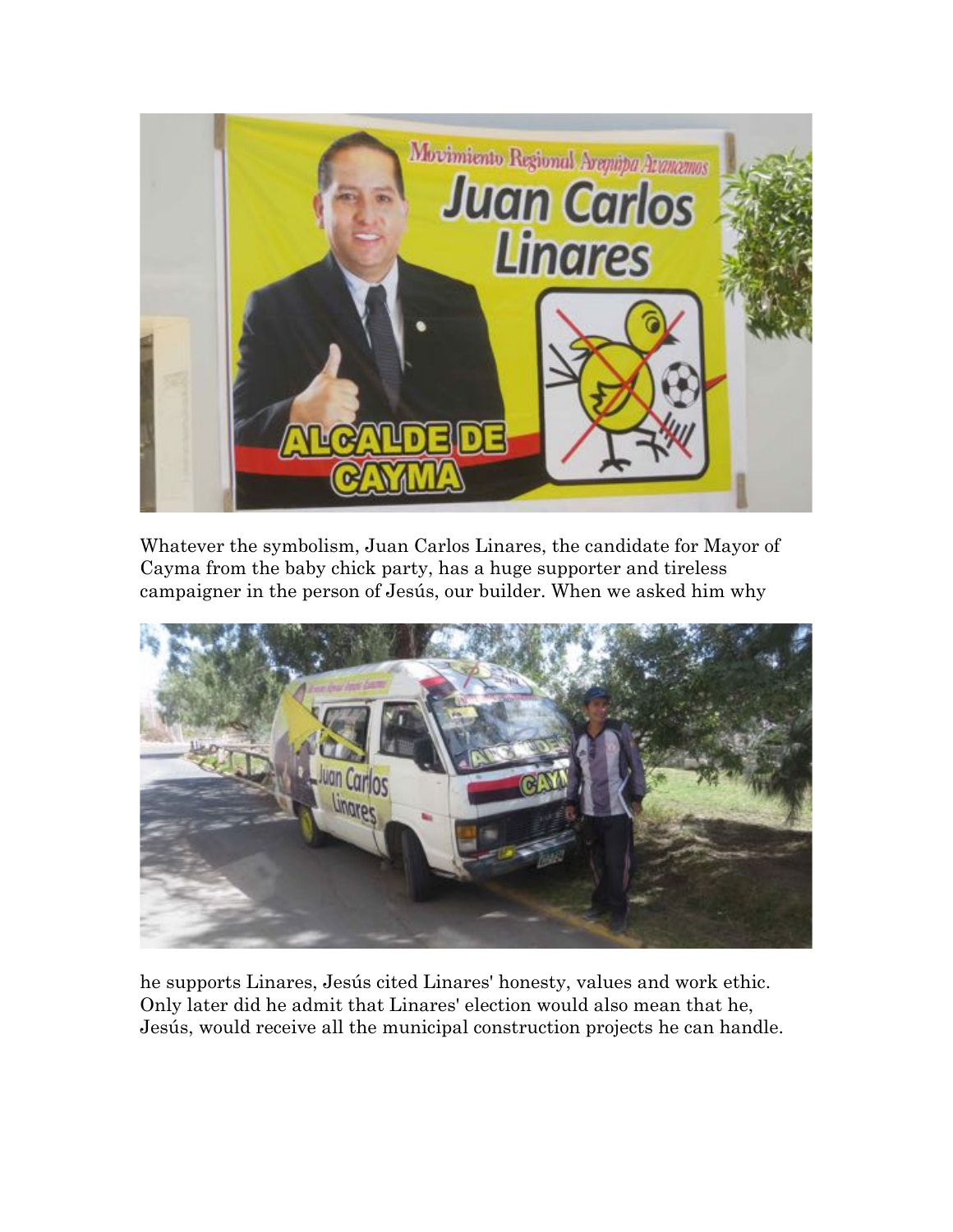## **Construction in Mujeres con Esperanza**

And speaking of construction projects, the bricks were really flying at our construction site in Mujeres con Esperanza this week. Jesús had a small army working for him all over the site. The columns and walls are up for the



first floor bathrooms and storeroom, and the roof is almost ready to pour. The

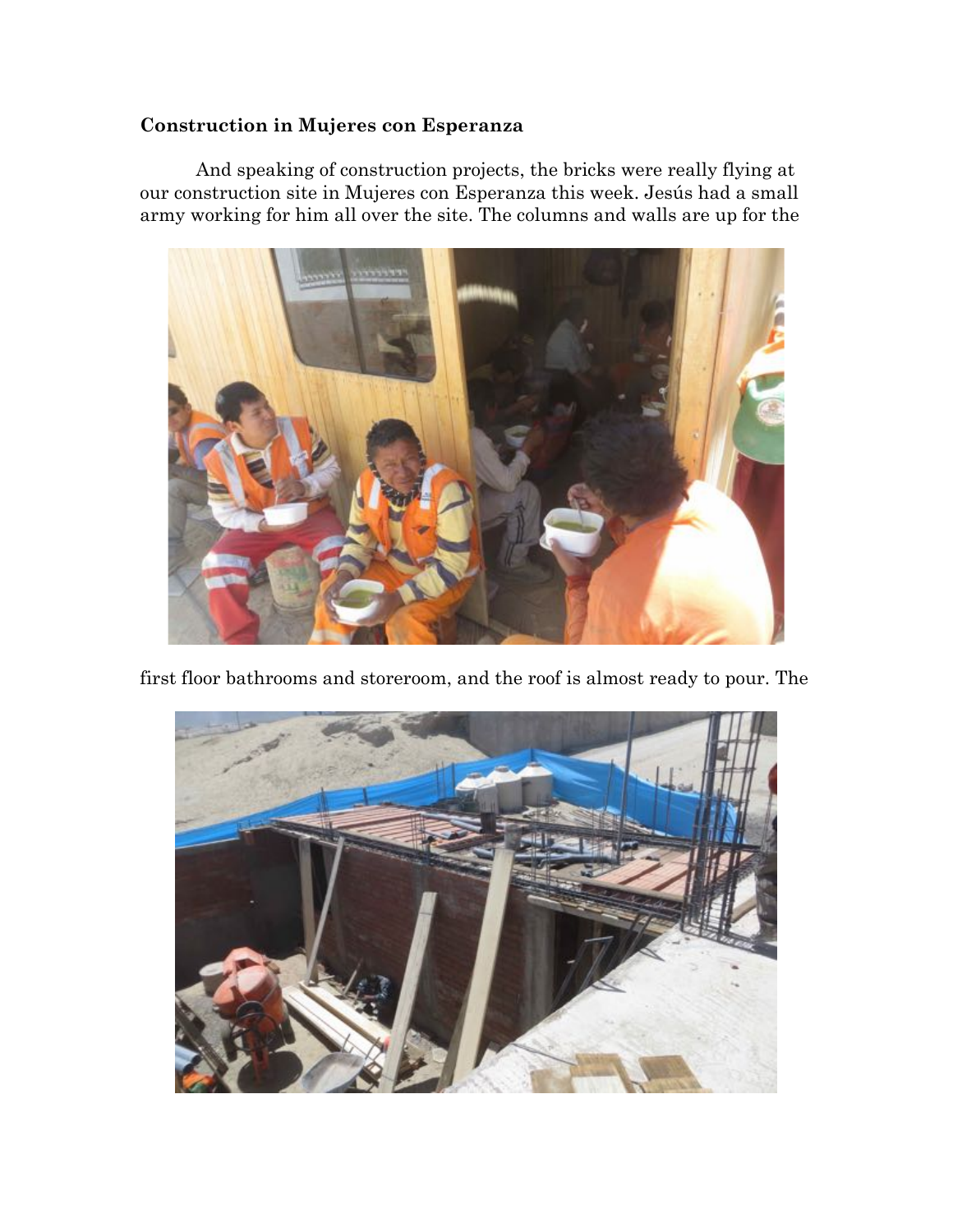security wall around the remainder of the side yard is up, awaiting the



hanging of the big vehicle access door. Now that the wall is up, we can more